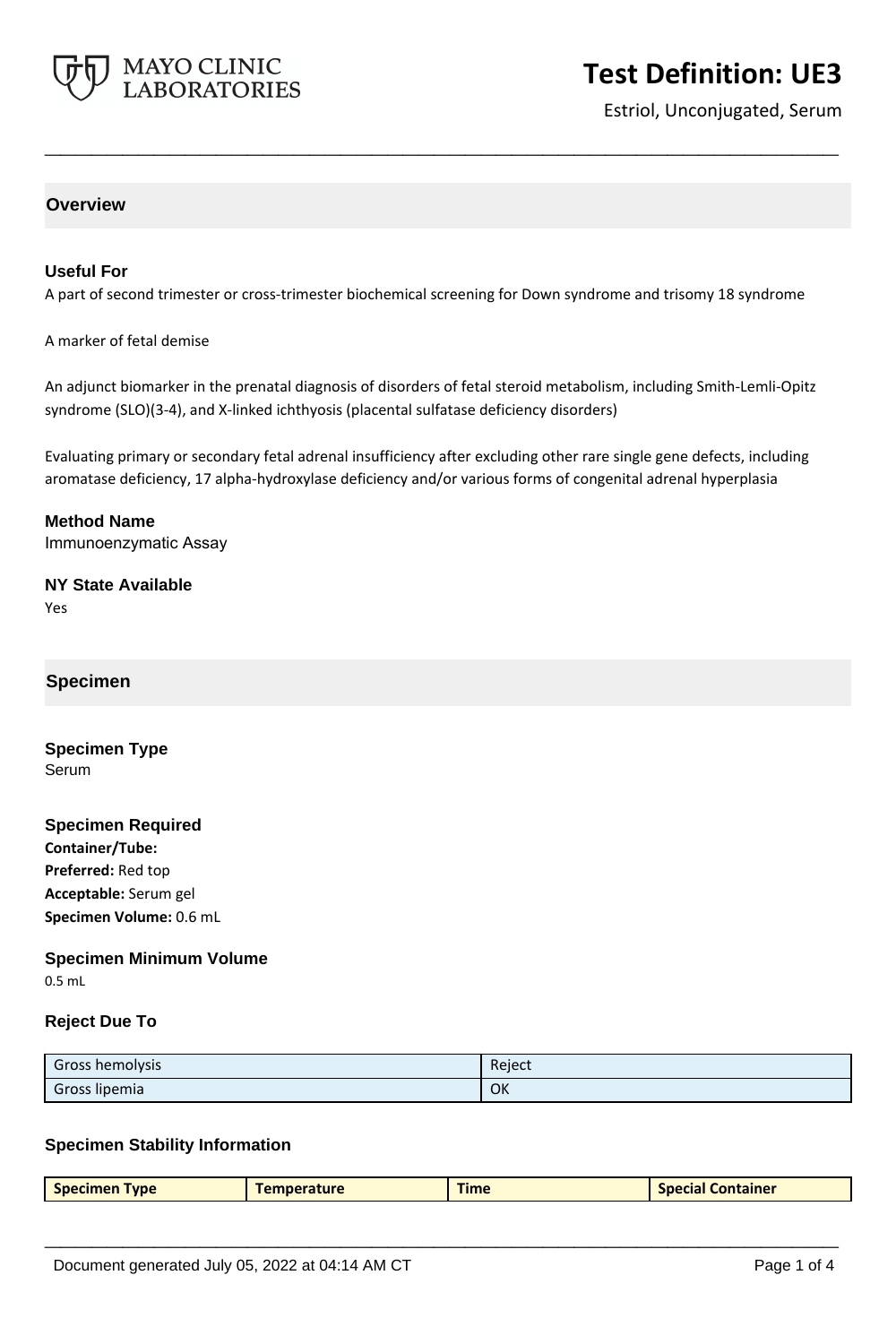# **Test Definition: UE3**

Estriol, Unconjugated, Serum

| Serum | Refrigerated (preferred) | 14 days |  |
|-------|--------------------------|---------|--|
|       | Frozen                   | 90 days |  |

**\_\_\_\_\_\_\_\_\_\_\_\_\_\_\_\_\_\_\_\_\_\_\_\_\_\_\_\_\_\_\_\_\_\_\_\_\_\_\_\_\_\_\_\_\_\_\_\_\_\_\_**

## **Clinical & Interpretive**

MAYO CLINIC **LABORATORIES** 

### **Clinical Information**

Estrogens are involved in development and maintenance of the female phenotype, germ cell maturation, and pregnancy. There are 3 major biologically active estrogens in humans: estrone (E1), estradiol (E2), and estriol (E3). Like all members of the steroid hormone family, they diffuse into cells and bind to specific nuclear receptors, which in turn alter gene transcription in a tissue specific manner. E2 is the most potent natural human estrogen, closely followed by E1, while E3 possess only 20% of the E2 affinity for the estrogen receptor. In men and nonpregnant women, E1 and E2 are formed from the androgenic steroids androstenedione and testosterone, respectively. E3 is derived largely through conversion of E2, and to a lesser degree from 16a-metabolites of E1. E2 and E1 can also be converted into each other, and both can be inactivated via hydroxylation and conjugation.

During pregnancy E3 becomes the dominant estrogen. The fetal adrenal gland secretes dehydroepiandrosterone-sulfate (DHEAS), which is converted to E3 in the placenta and diffuses into the maternal circulation. The half-life of unconjugated E3 (uE3) in the maternal blood system is 20 to 30 minutes since the maternal liver quickly conjugates E3 to make it more water soluble for urinary excretion. E3 levels increase throughout the course of pregnancy, peaking at term.

Decreased second trimester uE3 has been shown to be a marker for Down and trisomy-18 syndromes. uE3 is a part of multiple marker prenatal biochemical screening, together with alpha-fetoprotein (AFP), human chorionic gonadotropin (hCG), and inhibin-A measurements. Low levels of uE3 also have been associated with pregnancy loss, Smith-Lemli-Opitz syndrome (defect in cholesterol biosynthesis), X-linked ichthyosis and contiguous gene syndrome (placental sulfatase deficiency disorders), aromatase deficiency, and primary or secondary fetal adrenal insufficiency.

#### **Reference Values**

Males: <0.07 ng/mL Females: <0.08 ng/mL

For SI unit Reference Values, see<https://www.mayocliniclabs.com/order-tests/si-unit-conversion.html>

#### **Interpretation**

In second trimester maternal serum screening (QUAD), , unconjugated E3 (uE3) forms part of a complex, multivariate risk calculation formula, using maternal age, gestational stage, and other demographic information, in addition to the results of the biochemical markers, for Down syndrome and trisomy 18 risk calculation.

A serum uE3 <0.15 multiples of the gestational age median in women, who otherwise screen negative in the quad test, can indicate Smith-Lemli-Opitz syndrome and X-linked ichthyosis.

**\_\_\_\_\_\_\_\_\_\_\_\_\_\_\_\_\_\_\_\_\_\_\_\_\_\_\_\_\_\_\_\_\_\_\_\_\_\_\_\_\_\_\_\_\_\_\_\_\_\_\_**

A low uE3 level can indicate the possibility of aromatase deficiency, congenital adrenal hyperplasia, primary or secondary (including maternal corticosteroid therapy) fetal adrenal insufficiency and/or fetal demise.

### **Cautions**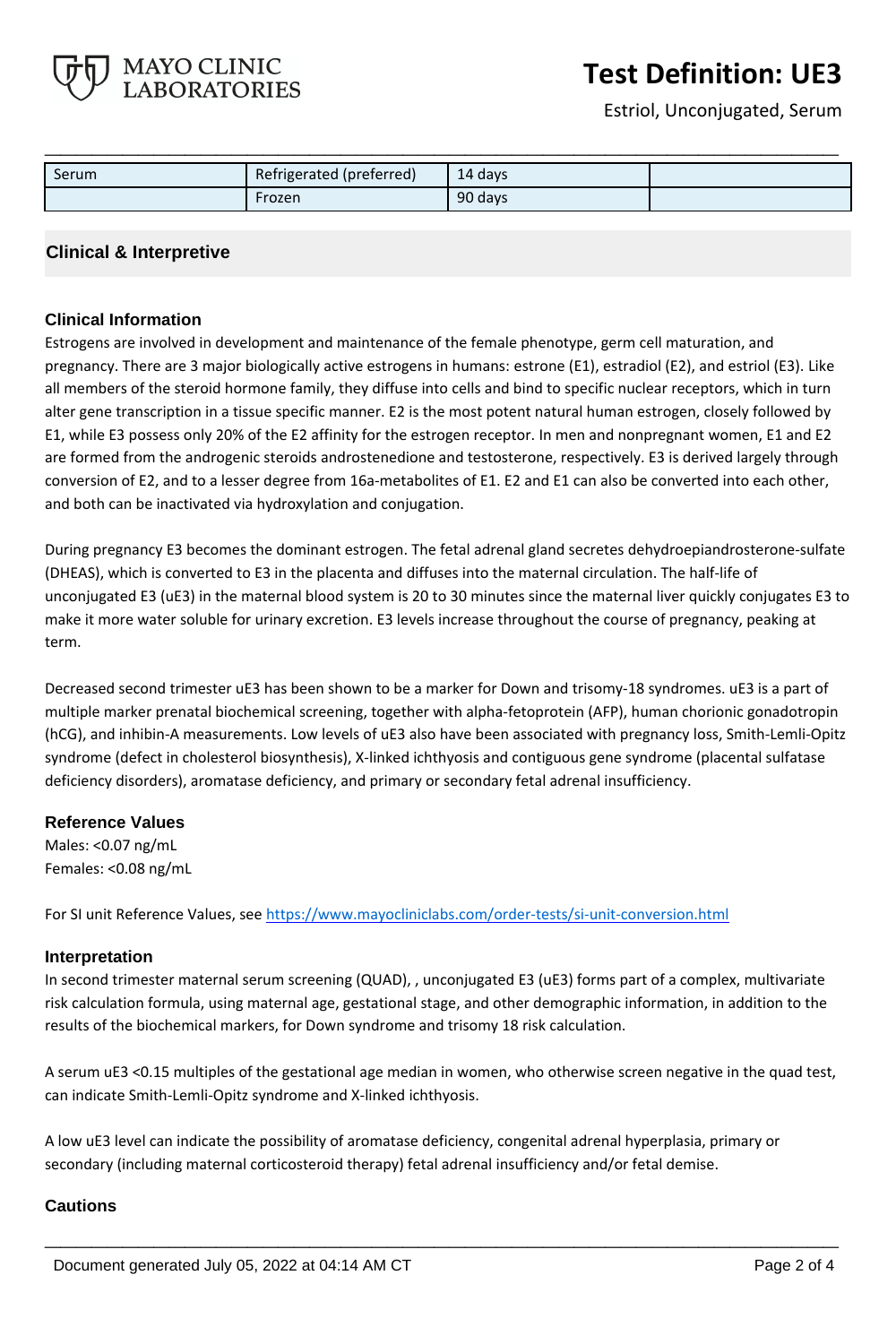

Estriol, Unconjugated, Serum

Like any immunoassay, this test can occasionally be subject to analytical interferences. Some patients who have been exposed to animal antigens, either in the environment or as part of treatment or imaging procedures, may have circulating anti-animal antibodies present. These antibodies may interfere with the assay reagents to produce unreliable results. If the clinical picture is inconsistent with the test results, clinicians should consider the possibility of a preanalytical or analytical error and contact the laboratory.

**\_\_\_\_\_\_\_\_\_\_\_\_\_\_\_\_\_\_\_\_\_\_\_\_\_\_\_\_\_\_\_\_\_\_\_\_\_\_\_\_\_\_\_\_\_\_\_\_\_\_\_**

## **Clinical Reference**

1. Thaniyaporn S, Chanane W, Supatra S, et al: Association between isolated abnormal levels of maternal serum unconjugated estriol in the second trimester and adverse pregnancy outcomes. J Matern Fetal Neonatal Med. 2016;29:13, 2093-2097

2. Minsart AF, Van Onderbergen A, Jacques F, et al: Indication of prenatal diagnosis in pregnancies complicated by undetectable second-trimester maternal serum estriol levels. J Prenat Med. 2008;2(3):27-30 3. Bradley LA, Palomaki GE, Knight GJ, et al: Levels of unconjugated estriol and other maternal serum markers in pregnancies with Smith Lemli Opitz (RSH) syndrome fetuses [letter]. Am J Med Genet 1999;82:355-358 4. Reisch N, Idkowiak J, Hughes B,Prenatal Diagnosis of Congenital Adrenal Hyperplasia Caused by P450 Oxidoreductase

Deficiency. J Clin Endocrinol Metab. 2013 Mar;98(3):E528-E536. doi: 10.1210/jc.2012-3449 5. Yarbrough ML, Stout M, Gronowski AM: Ch 69 Pregnancy and Its Disorders. In Tietz Textbook of Clinical Chemistry and Molecular Diagnostics. Sixth edition. Edited by N Rafai, AR Horvath, CT Wittwer. Elsevier, 2018, pp 1655-1696

# **Performance**

### **Method Description**

The instrument used is the Beckman Coulter UniCel DxI 800. The Access unconjugated estriol assay is a competitive binding immunoenzymatic assay. A sample is added to a reaction vessel with estriol-alkaline phosphatase conjugate, paramagnetic particles coated with goat anti-rabbit IgG, and polyclonal rabbit anti-estriol. Estriol in the sample competes with estriol-alkaline phosphatase conjugate for a limited number of binding sites on the specific anti-estriol antibody. After incubation in a reaction vessel, materials bound to the solid phase are held in a magnetic field while unbound materials are washed away. Then the chemiluminescent substrate Lumi-Phos 530 is added to the vessel and light generated by the reaction is measured with a luminometer. The light production is inversely proportional to the concentration of estriol in the sample. The amount of analyte in the sample is determined by means of a stored, multipoint calibration curve.(Package Insert: Beckman Coulter Access Unconjugated Estriol Assay, 2019)

**\_\_\_\_\_\_\_\_\_\_\_\_\_\_\_\_\_\_\_\_\_\_\_\_\_\_\_\_\_\_\_\_\_\_\_\_\_\_\_\_\_\_\_\_\_\_\_\_\_\_\_**

### **PDF Report**

No

**Day(s) Performed** Monday through Friday

**Report Available** 1 to 3 days

**Specimen Retention Time**

2 weeks